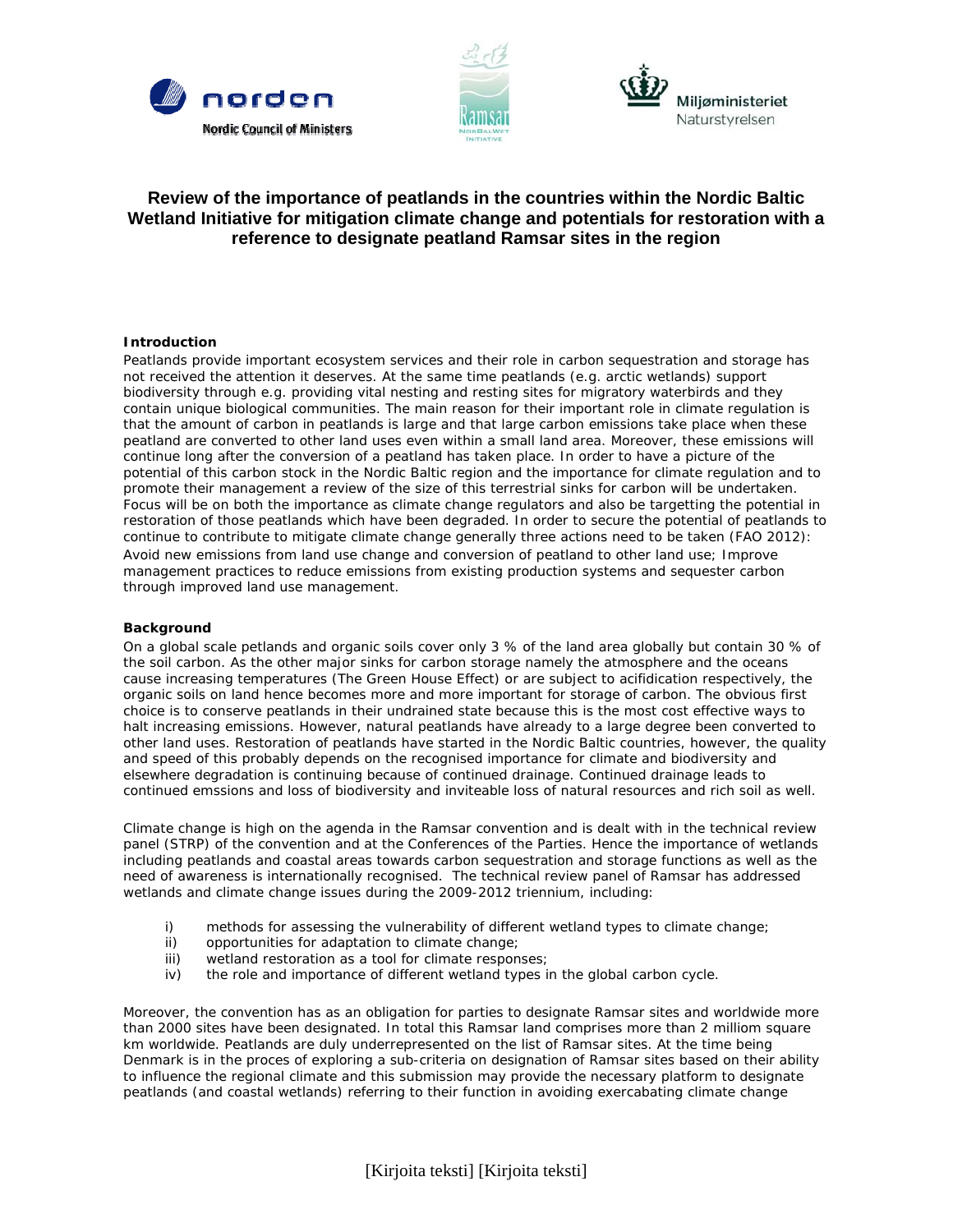implying that the ecological status of such wetlands are maintained and/or restored.

The NorBalWet Initiative under the framework of the Ramsar convention is based on the convention resolution 8.30 providing guidelines for regional initiatives for further implementation of the Ramsar Convention. The initiative was endorsed in 2009 and given a mandate and operational guidance, and another NorBalWet symposium on climate change is held in Ilulissat in Greenland in September 2013.

#### **Aim**

The objective of this project is to analyse and review information on the importance of peatland for mitigation of climate change in the participating countries and to prepare a report to disseminate such information more widely. Moreover, the project will identify peatland hot spots for their continued conservation, rehabilitation and management using the wise use principle as developed under the convention.

#### **Scope**

The project will comprise a review of the potential peatlands in countries within the initiative for mitigation climate change to be undertaken by consultants and to be presented at a final workshop with the participation of the relevant authorities and stakeholders. To achieve this an understanding of the importance of the peatlands in climate regulation is crucial. Moreover the project will aim at identifying, where the potential for conserving and reducing emissions will be most effective identifying hotspot areas for such actions.

#### **Output**

A final report presenting the importance of the Nordic Baltic peatlands in climate change regulation. A final draft version of the report will be presented at a workshop and the final report disseminated and made public available. For the 3 main issues covered by the report see under tasks for the consultant.

#### **Tasks for the Consultant**

The project will comprise a review of peatlands in relation to climate change to be carried out by the consultants and supported by the working group. The contribution of peatlands towards climate regulation will be mapped as detailed as possible based on the available information of size and location of peatlands nationally as well as preliminary calculations of carbon sequestration by peatlands (ha/year) and of their existing carbon stock. Carbon hot spots and selected peatland areas for restoration will be identified and their potential contribution estimated. All calculations on carbon stocks and sequestration are expected to be rough based on the type of peatland and existing knowledge giving an indication on the order of magnitude of sequestration only. More detailed information at the site level will require more detailed site specific studies not intended to be covered by this study. Three main tasks are to be covered by the report:

1) Provide an overview of the contribution of the peatlands in the Nordic Baltic countries including their carbon stocks to mitigate climate change.

2) Assist to identify at least one peatland in each of the participating countries where restoration would be possible of former peat bog swamp, which could have an regulation effect on climate change.

3) Assist to identify at least one peatland in each of the participating countries which contributes to regulate climate based on criteria for climate regulation (1 iv) in the Ramsar Information Sheet. See Ramsar handbook 17.

#### **Working Group**

Assistance to the consultants and the review will be provided by the relevant Ramsar authorities of the participating countries in the project and will further be supported by a working group with a representative from each of the participating countries in the project anchored in the Nordic Baltic Wetland Ramsar Initiative NorBalWet. The working group comprises:

Norway - Jan-Petter Hubert Hansen

Finland – Jari Ilmonen

Estonia – Agu Leivits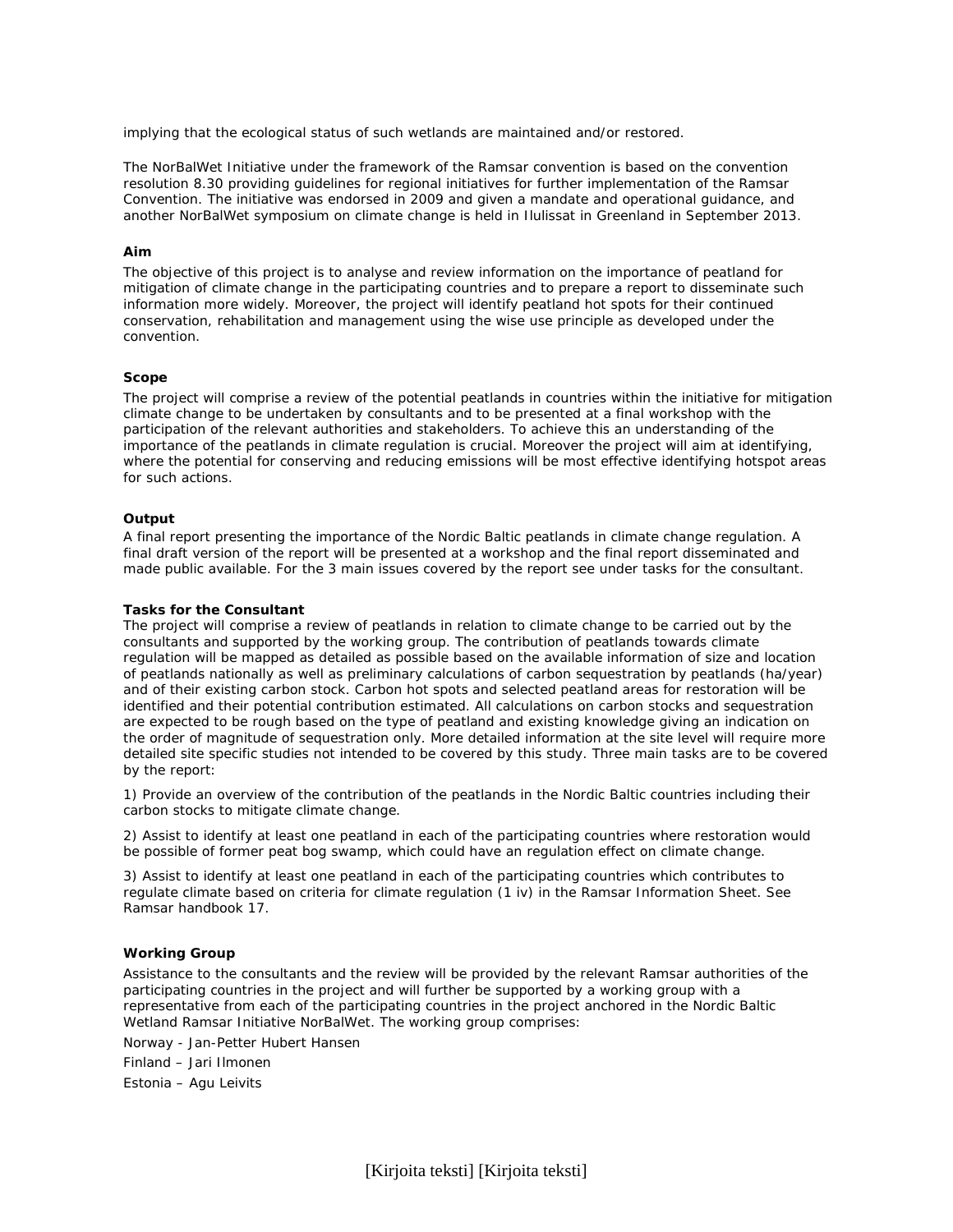Sweden - Jenny Lonnstad Greenland - Inge Thaulow Iceland – Hildur Vésteinsdóttir Denmark – Lars Dinesen

Moreover, the working group will be responsible for hiring the consultant, the workshop and for the dissemination of the project results and will also be responsible for reporting back to the NorBalWet coordination group. The project will be anchored in Denmark and coordinated by the Danish focl point who will be responsible for the work of the consultant.

## **Support Group of experts**

Drafts are foreseen to be circulated as well to a wider support group comprising of experts in the field of climate change and wetlands. These individuals will be selected based on their personal capacities in the participating countries and within the Scientific and Technical Review Panel of the ramsar Convention.

## **Activities and timelines**

| Activity                                                                                                                                                                                                        | Indicator                                          | Time                            |
|-----------------------------------------------------------------------------------------------------------------------------------------------------------------------------------------------------------------|----------------------------------------------------|---------------------------------|
| 1) The task of doing the review will be offered 2-4<br>consultants asking for CVs and approach to tackle the<br>tasks.                                                                                          | Consultant to<br>undertake the<br>review selected. | June - August<br>2013           |
| 2) Brainstorm meeting between the working group and<br>the consultant to be held to outline and discuss the<br>requested tasks and share expectations. Expected to be<br>at the Ilulissat meeting in Greenland. | Minutes from<br>meetings.                          | September<br>2013               |
| 3) Mapping of the more exact information needed by the<br>consultant and submission of requests to the working<br>group on assistance to relevant information                                                   | Requests from<br>consultant                        | September -<br>December<br>2013 |
| 4) First draft of the review to be scrutinied by the<br>working group and written feedback to consultant                                                                                                        | Draft report                                       | January 2014                    |
| 5) Second draft of the review to be submitted to the<br>working group and participants of a workshop in<br>advance of the meeting                                                                               | Draft report                                       | March 2014                      |
| 6) Results presented at workshop in Copenhagen by the<br>consultants and feedback by working group                                                                                                              | Minutes of<br>workshop                             | Spring 2014                     |
| 7) Final report submitted taking into account inputs from<br>workshop                                                                                                                                           | Final report                                       | May 2014                        |
| 8) Report disseminated and made public available.                                                                                                                                                               | Available at<br>relevant websites                  | June 2014                       |